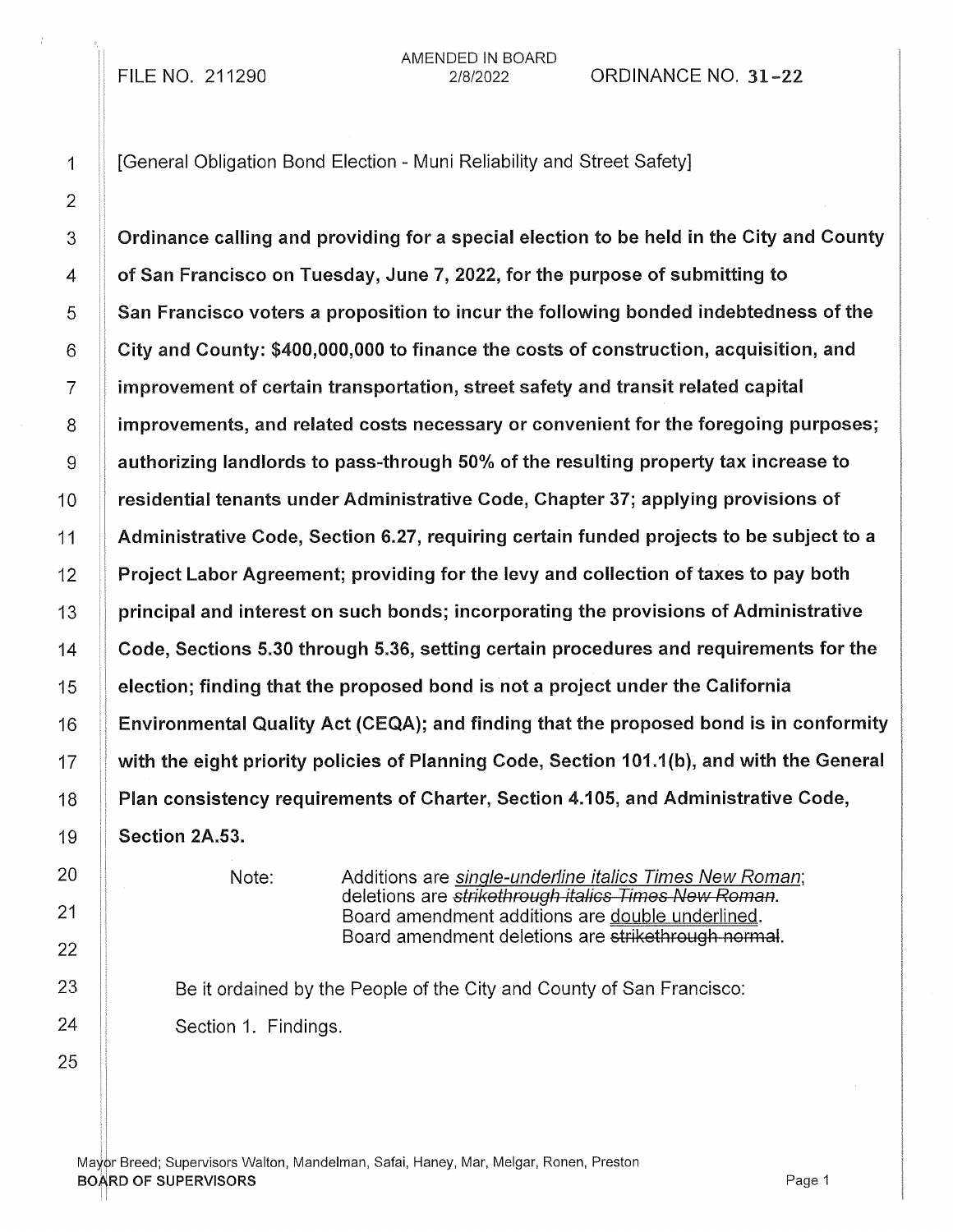A. This Board of Supervisors ("Board") recognizes the City's current street, transit and transportation infrastructure ("Street, Transit and Transportation System") is unable to meet current and future demands, and that the reliability, efficiency and safety of City streets, transit and transportation infrastructure requires modernization and new investment to maintain a state of good repair and to meet future demands.

B. The cost of making the necessary and required improvements to the Street, Transit and Transportation System was estimated by the Mayor's 2030 Transportation Task Force (dated February 2013) at \$10.1 billion over the next 15 years (referred to herein as the "2030 Task Force").

C. The work of the 2030 Task Force was supplemented by the Mayor's 2045 Task Force (dated January 2018) which identified additional transportation investment funding needs of \$22 billion.

D. Both the 2030 and 2045 Task Force Reports were augmented by the efforts of Transportation 2050 ("Transportation 2050") to update the vision for transportation developed though the City's ConnectSF process, including additional community input received through the SFMTA's 2021 Citywide Community Survey.

E. Transportation 2050 outlines the resources needed to achieve a community-**driven vision and identify revenue and reliable funding solutions to fund the cost of** transportation needs in San Francisco, which includes, among other resources, the issuance **c** of general obligation bonds.

F. A significant number of Muni bus yards and facilities were constructed decades ago, with some being over one hundred years old, and are obsolete and need to be repaired, upgraded and rebuilt to allow for Muni buses to be repaired faster, prevent breakdowns to support reliable Muni service.

 $\frac{1}{2}$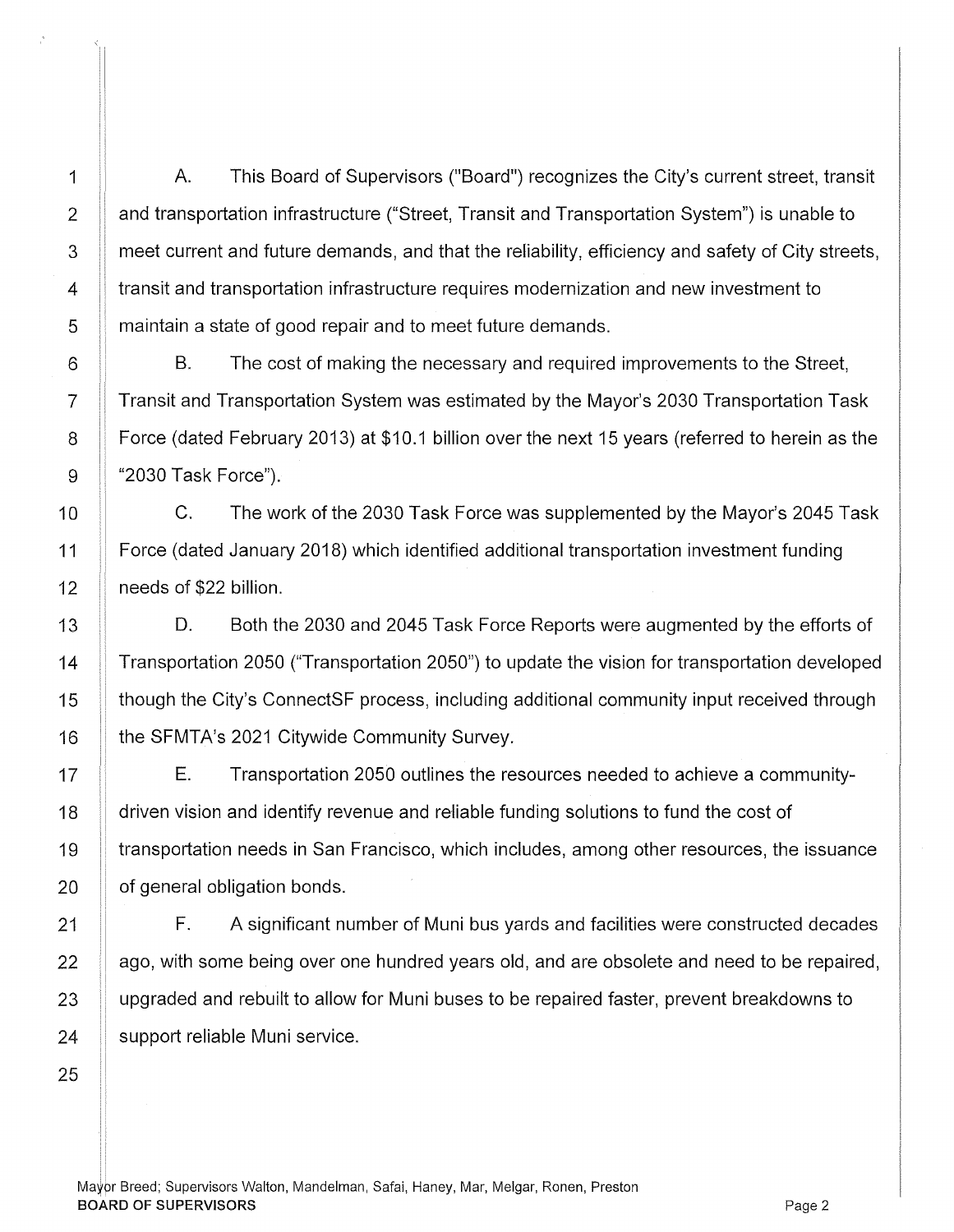1 G. On-street infrastructure improvements for public transit helps reduce travel times 2 **and delays for Muni and enables more reliable and more frequent service.** 

H. Muni's train control system is over 20 years old and is obsolete and needs to be replaced to increase subway capacity, reduce delays and deliver reliable, high-frequency Muni Metro light rail service.

3

4

5

6

7

8

9

10

11

12

13

14

15

16

17

18

19

20

21

22

23

24

25

I. Redesigning and constructing streets to improve safety, accessibility and visibility for pedestrians and cyclists, and implementing traffic calming and speed reduction tools supports the City's Vision Zero policy goal to eliminate all traffic deaths in San Francisco.

J. A strong public transit system is one of the most important tools the City has to mitigate the adverse effects of climate change, reducing mobility gaps across the City as documented in the MUNI Service Equity Strategy, and by improving the reliability and speed of Muni service and creating safer spaces for pedestrians and cyclists, San Francisco will become a more livable and sustainable place to live.

K. The Board recognizes the need to make substantial investments in the City's Street, Transit, and Transportation System to create a system that is more reliable, safe, equitable, and efficient and that such investment will expand job access and connectivity for underserved communities in the outer neighborhoods of the City, and in this way the City's transportation investment will meet future demands on the transportation system, while sustaining the economic dynamism and resilience of the City.

L. The Board further recognizes that sustainable transportation includes inclusive investments that support the City's transit and transportation workforce and the participation of the City's local and disadvantaged business enterprises.

M. The Muni Reliability and Street Safety General Obligation Bond ("Bond") will provide a portion of the funding necessary to construct, improve and rehabilitate the Street and Transportation System (as further defined in Section 3 below).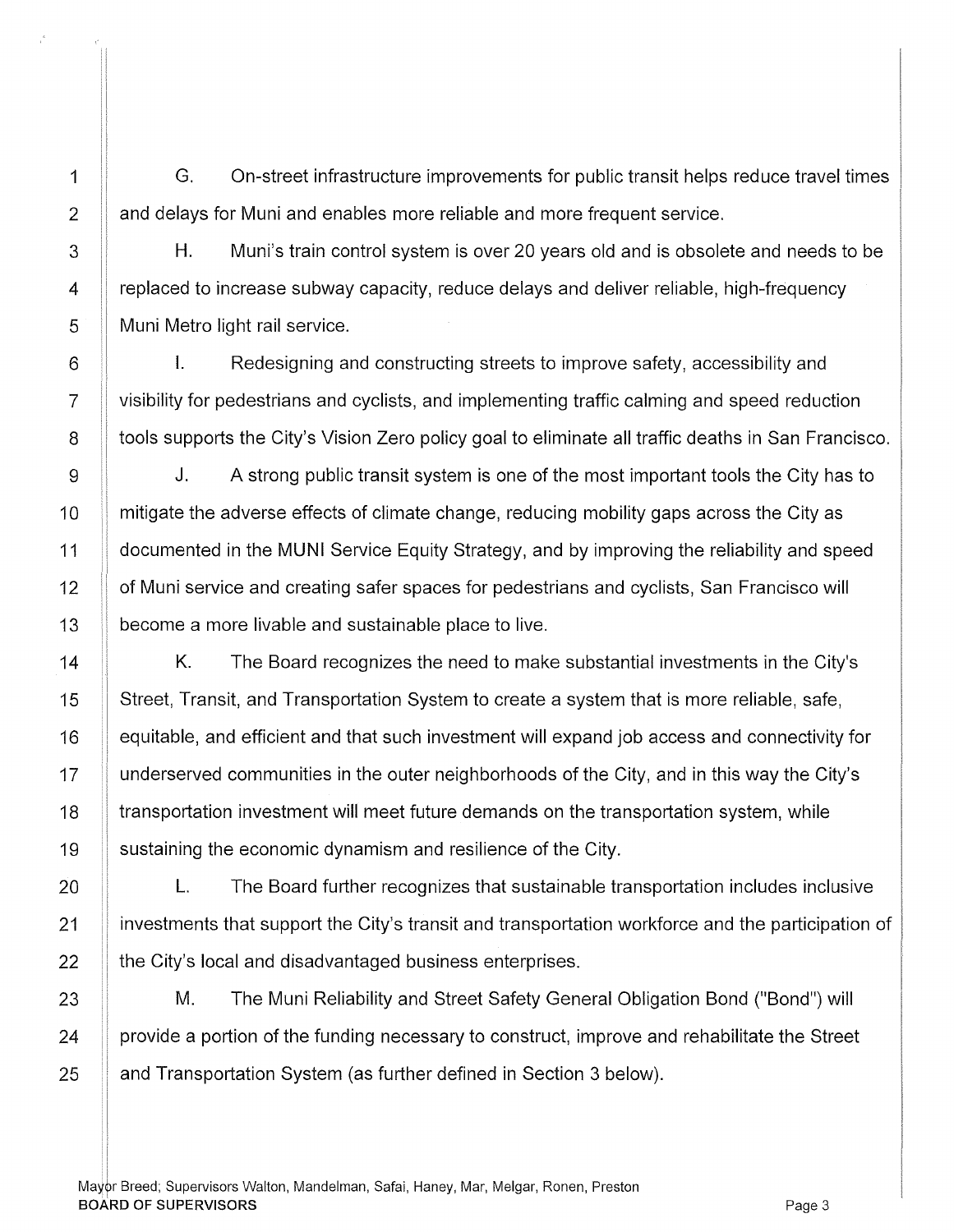1 N. This Board now wishes to describe the terms of a ballot measure seeking 2  $\parallel$  approval for the issuance of general obligation bonds to finance all or a portion of the City's 3 | improvements to its Street and Transportation System as described below.

4 **4 1. If the City's current debt management policy is to keep the property tax rate for** 5 | City general obligation bonds at or below the 2006 rate by issuing new bonds as older ones 6 are retired and/or the tax base grows, though this property tax rate may vary based on other 7 factors; provided however, the City's debt management policy shall not be construed as 8 iga-impairing or limiting the obligation of the City to levy taxes to pay principal and interest on the 9 **bonds authorized under this Ordinance.** 

Section 2. A special election is called and ordered to be held in the City on Tuesday, the 7th day of June, 2022, for the purpose of submitting to the electors of the City a proposition to incur bonded indebtedness of the City for the projects described in the amount and for the purposes stated:

"MUNI RELIABILITY AND STREET SAFETY GENERAL OBLIGATION BOND. \$400,000,000 of bonded indebtedness to increase Muni's reliability, safety and frequency to, among other things, reduce delays, improve disabled access and equity, increase subway capacity and improve pedestrian, bicycle and traffic safety by repairing, constructing and improving deteriorating Muni bus yards, facilities, transportation infrastructure and equipment, and constructing and redesigning streets and sidewalks, subject to citizen oversight and independent, regular audits; and to pay related costs; with a duration up to 30 years from the time of issuance, an estimated average tax rate of \$0.010/\$100 of assessed property value, and projected average annual revenues of approximately \$30,000,000, subject to independent citizen oversight and regular audits; authorizing landlords to pass-through to residential tenants in units subject to Chapter 37 of the San Francisco Administrative Code

Ma¥pr Breed; Supervisors Walton, Mandelman, Safai, Haney, Mar, Melgar, Ronen, Preston BOARD OF SUPERVISORS Page 4

i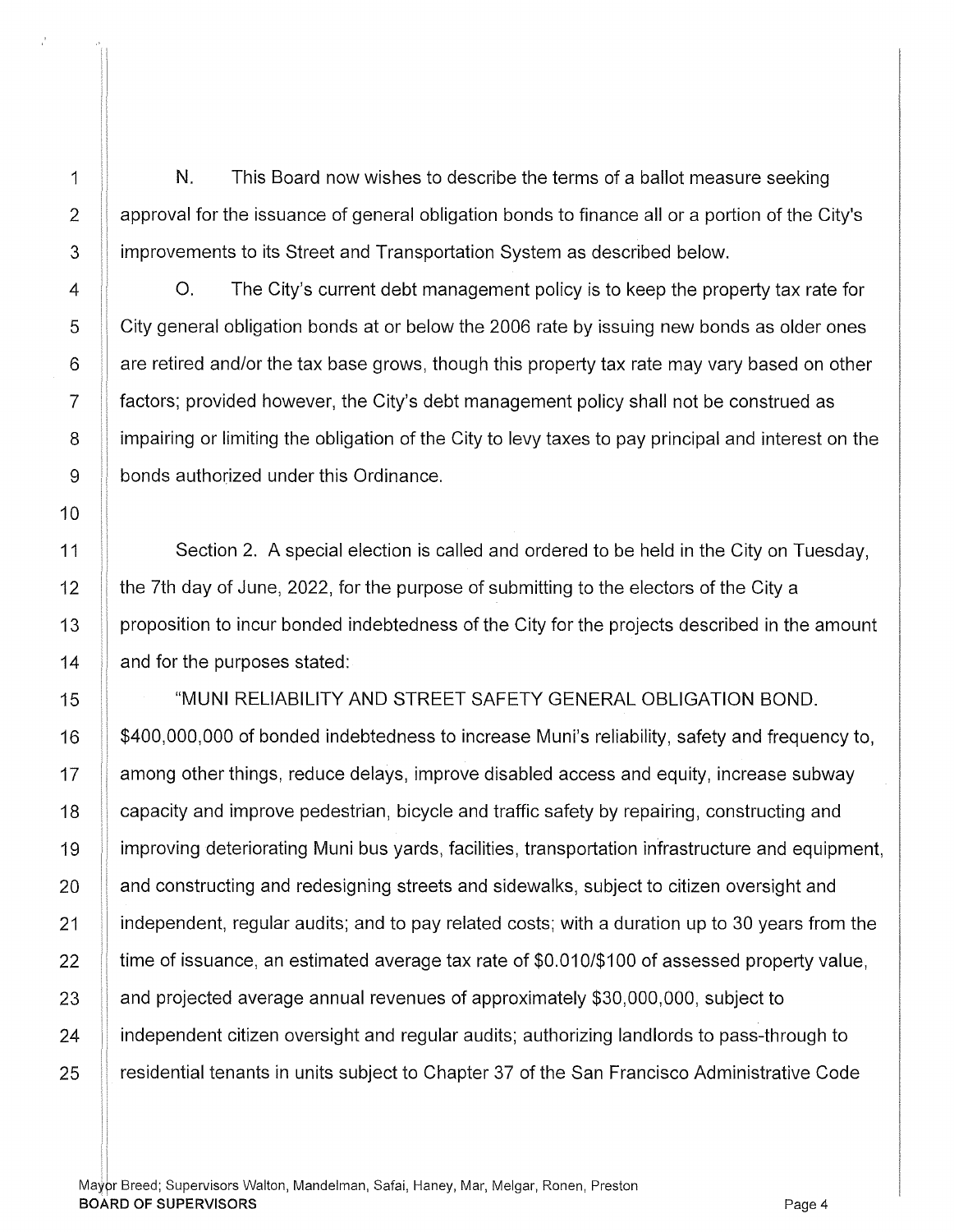i!

1 ("Residential Stabilization and Arbitration Ordinance") 50% of the increase in the real property 2 taxes attributable to the cost of the repayment of the bonds; and applying the provisions of 3 Administrative Code Section 6.27, requiring certain funded projects to be subject to a Project 4 A Labor Agreement. The City's current debt management policy is to keep the property tax rate 5 for City general obligation bonds at or below the 2006 rate by issuing new bonds as older  $6$  | ones are retired and/or the tax base grows, though this property tax rate may vary based on 7 **b** other factors."

8 **The special election called and ordered shall be referred to in this ordinance as the** 9 || "Bond Special Election."

11 Section 3. PROPOSED PROGRAM. All contracts that are funded with the proceeds of bonds 12 Authorized hereby shall be subject to the provisions of Chapter 83 of the City's Administrative 13 Code ("First Source Hiring Program"), which fosters construction and permanent employment 14 **14** opportunities for qualified economically disadvantaged individuals. In addition, all contracts 15 that are funded with the proceeds of bonds authorized hereby also shall be subject to the 16 | provisions of Chapter 14B of the City's Administrative Code ("Local Business Enterprise and 17 | Non-Discrimination in Contracting Ordinance"), which assists small and micro local 18 **businesses to increase their ability to compete effectively for the award of City contracts, to** 19 **the extent the Local Business Enterprise and Non-Discrimination Contracting Ordinance does**  $20$  | not conflict with applicable state or federal law. Notwithstanding any exclusion applicable to 21 **the San Francisco Municipal Transportation Agency contained in Administrative Code Chapter** 22 | 6.27 ("Citywide Project Labor Agreement Ordinance"), contracts funded with proceeds of  $23$  | bonds authorized hereunder, which bonds are issued on or after June 7, 2022, shall be 24 Subject to Project Labor Agreements that include all of the required terms set forth in 25  $\parallel$  subsection (e) of Administrative Code Section 6.27 and shall be governed by the provisions of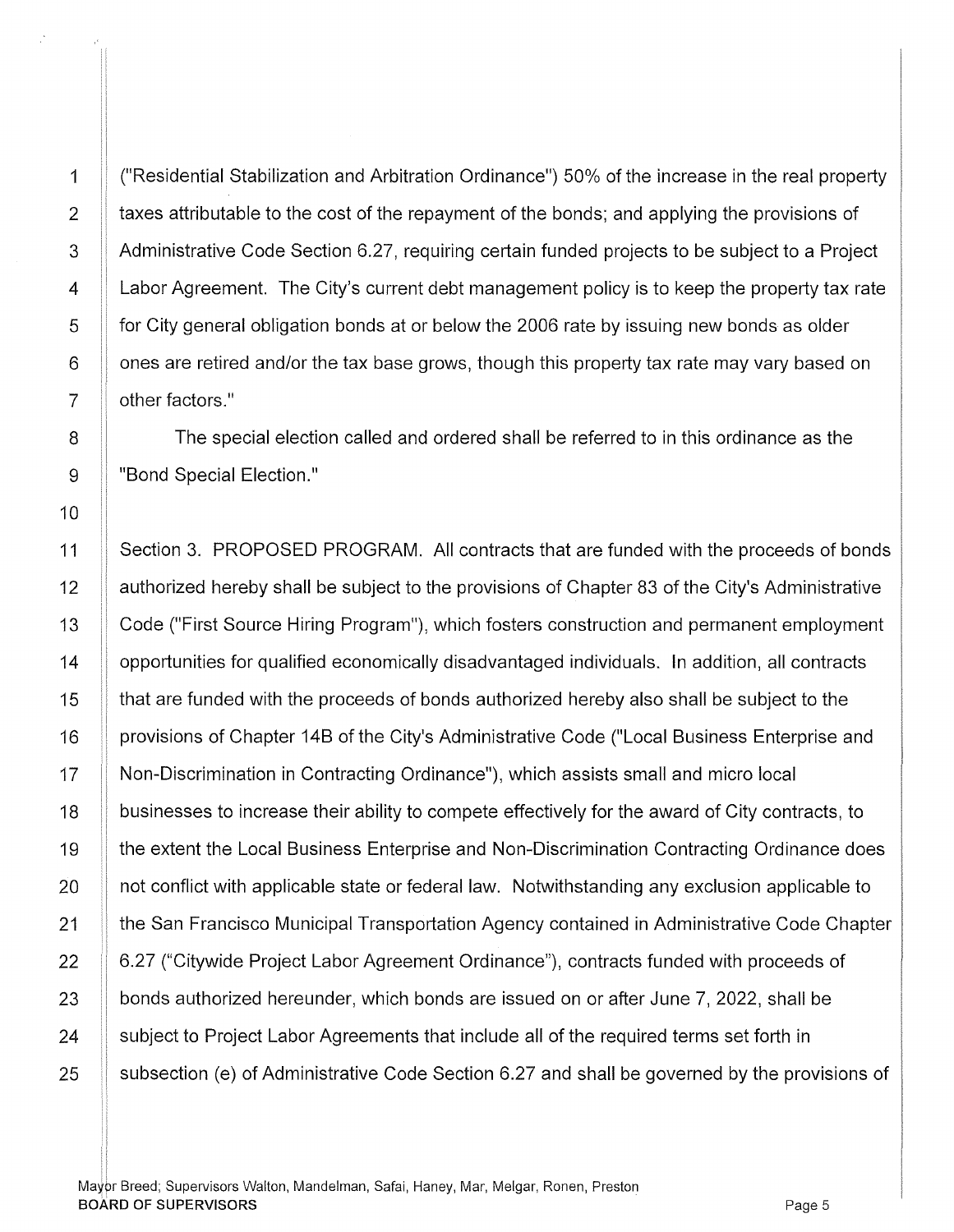,,

1 Section 6.27, as Section 6.27 may be amended from time to time, unless the application of  $2$   $\parallel$  this requirement would cause the City to violate the conditions of a state, federal, or other 3 funding source. The Board of Supervisors may, by Ordinance, modify the June 7, 2022 4 **deadline to accommodate the negotiation of Project Labor Agreements.** 

A. CITIZENS' OVERSIGHT COMMITTEE. A portion of the Bond shall be used to perform audits of the Bond, as further described in Section 15.

Projects to be funded under the proposed Bond may include but are not limited to the following (as further described in the Bond Accountability Report, on file with the Clerk in File No. 211290, which is incorporated by reference as set forth in full herein):

B. MAKING TRANSPORTATION SYSTEM WORK BETTER. A portion of the Bond may be allocated to the repair, renovation and modernization of SFMTA bus yards, facilities and equipment through the agency's Building Progress Program to speed up Muni repairs and maintenance.

C. MUNI NETWORK IMPROVEMENTS. To enable faster, more frequent, and more reliable Muni service, a portion of the Bond may be allocated to improve certain network improvements, including but not limited to smart signals, wider sidewalks at bus stops, and dedicated traffic lanes.

D. MUNI RAIL MODERNIZATION. To improve train operation's speed, reliability and capacity, a portion of the Bond may be allocated to strengthen and expand critical components.

E. STREET SAFETY AND TRAFFIC SIGNAL IMPROVEMENTS FOR SAFETY AND FLOW. To improve street safety and traffic signals, a portion of the Bond may be allocated to more effectively manage congestion in the City, improve the overall reliability of the transit system, and improve pedestrian safety by replacing obsolete and deteriorating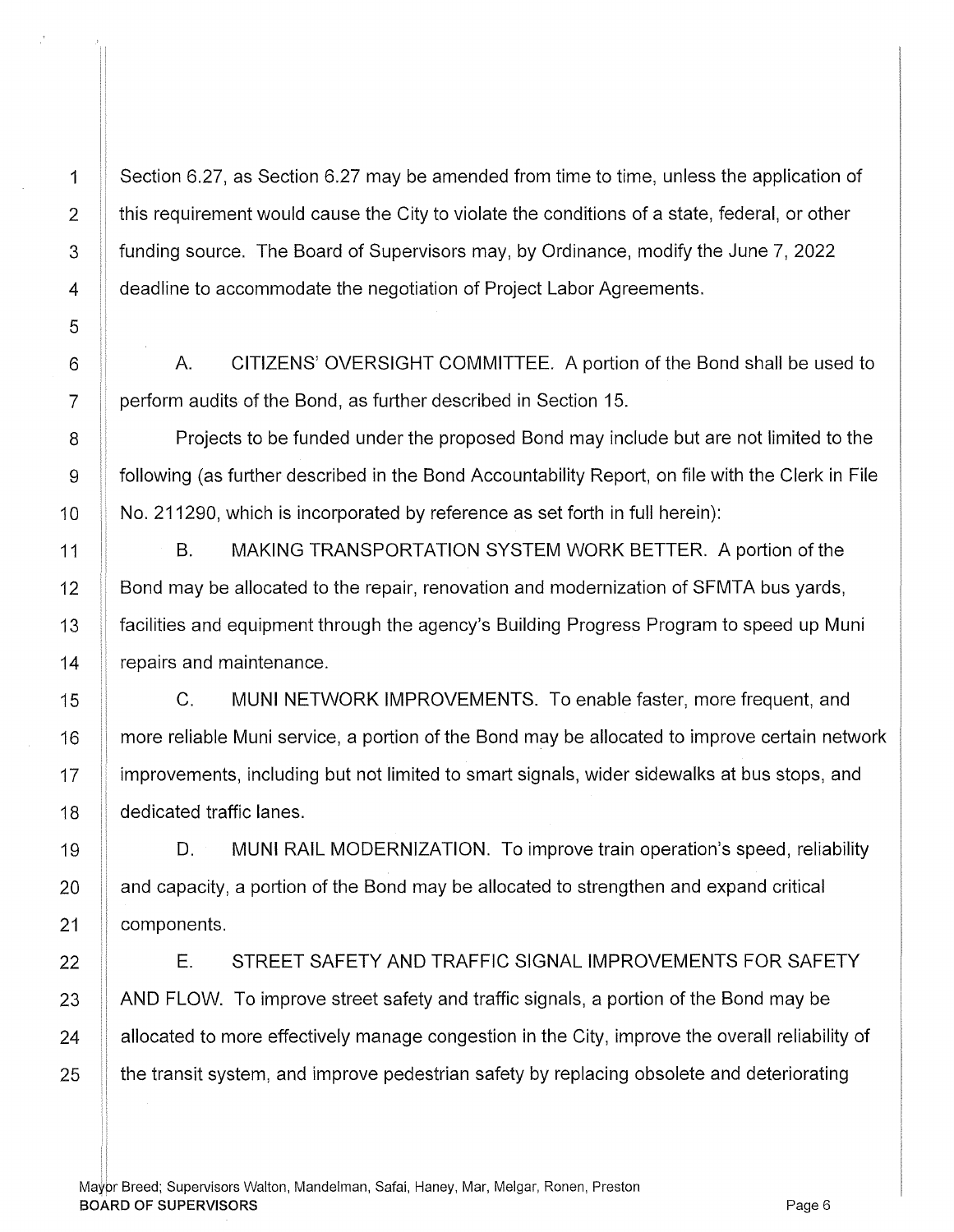1 traffic signal infrastructure, and installing pedestrian countdown signals and audible 2 | pedestrian signals to improve visibility and the overall safety and efficiency of the City's  $3$  | transportation network.

F. ON-STREET IMPROVEMENTS. To enhance and modernize City streets, a portion of the Bond may be allocated to enhance streets and sidewalks, including but not limited to curb bulb-outs, raised crosswalks, and improved sidewalks at intersection corners; median islands; various bikeways including separated bikeways; bicycle parking; and installing basic infrastructure to decrease the cost of future projects, such as underground signal conduit.

G. SPEED MANAGEMENT INVESTMENT. A portion of the Bond may be allocated to fund traffic calming and other speed reduction improvements to make streets safer.

## Section 4. BOND ACCOUNTABILITY MEASURES

The Bond shall include the following administrative rules and principles:

A. OVERSIGHT. The proposed bond funds shall be subjected to approval processes and rules described in the San Francisco Charter and Administrative Code. Pursuant to S.F. Administrative Code 5.31, the Citizen's General Obligation Bond Oversight Committee shall conduct an annual review of bond spending, and shall provide an annual report of the bond program to the Mayor and the Board.

B. TRANSPARENCY. The City shall create and maintain a multilingual web page 21 | outlining and describing the bond program, progress, and activity updates. The City shall also  $22$   $\parallel$  hold an annual public hearing and reviews on the bond program and its implementation before 23 the Board of Supervisors, Capital Planning Committee, and the Citizen's General Obligation 24 **Bond Oversight Committee.** 

Mayor Breed; Supervisors Walton, Mandelman, Safai, Haney, Mar, Melgar, Ronen, Preston BOARD OF SUPERVISORS AND RESERVE TO A SERVER THE SUPERVISORS AND RESERVE TO A SUPERVISORS AND RESERVE TO A SUPERVISORS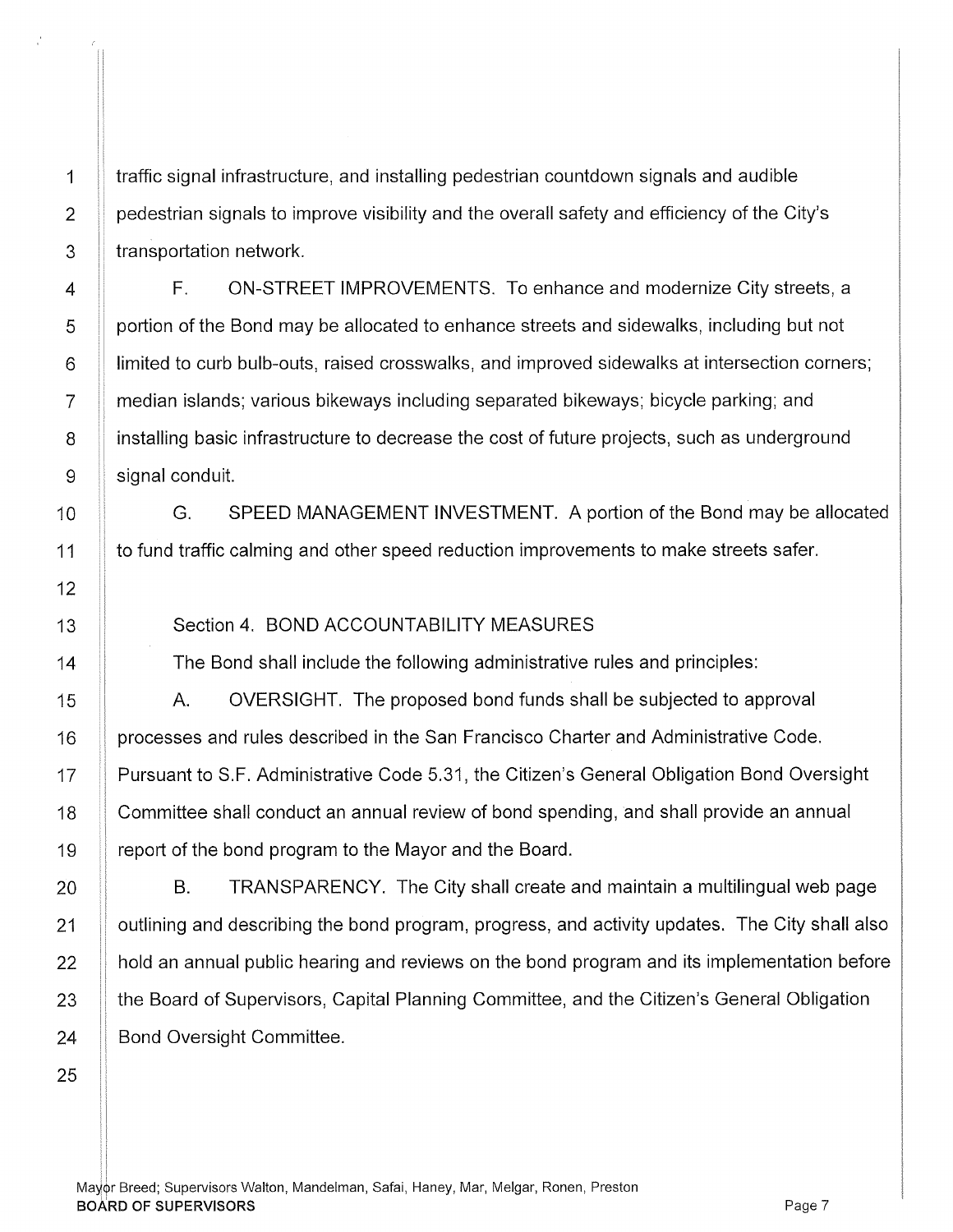1 Section 5. The estimated cost of the bond financed portion of the project described in 2 | Section 2 above was fixed by the Board by the following resolution and in the amount 3 specified below:

4 Resolution No. 52-22, \$400,000,000.

5 Such resolution was passed by two-thirds or more of the Board and approved by the 6 Mayor of the City ("Mayor"). In such resolution it was recited and found by the Board that the 7 sum of money specified is too great to be paid out of the ordinary annual income and revenue 8 | of the City in addition to the other annual expenses or other funds derived from taxes levied 9 for those purposes and will require expenditures greater than the amount allowed by the 10  $\parallel$  annual tax levy.

11 The method and manner of payment of the estimated costs described in this ordinance 12 **12** are by the issuance of bonds of the City not exceeding the principal amount specified.

13 Such estimate of costs as set forth in such resolution is adopted and determined to be 14 **the estimated cost of such bond financed improvements and financing, as designed to date.** 

Section 6. The Bond Special Election shall be held and conducted and the votes received and canvassed, and the returns made and the results ascertained, determined and declared as provided in this ordinance and in all particulars not recited in this ordinance such election shall be held according to the laws of the State of California ("State") and the Charter of the City ("Charter") and any regulations adopted under State law or the Charter, providing for and governing elections in the City, and the polls for such election shall be and remain open during the time required by such laws and regulations.

Section 7. The Bond Special Election is consolidated with the General Election scheduled to be held in the City on Tuesday, June 7, 2022. The voting precincts, polling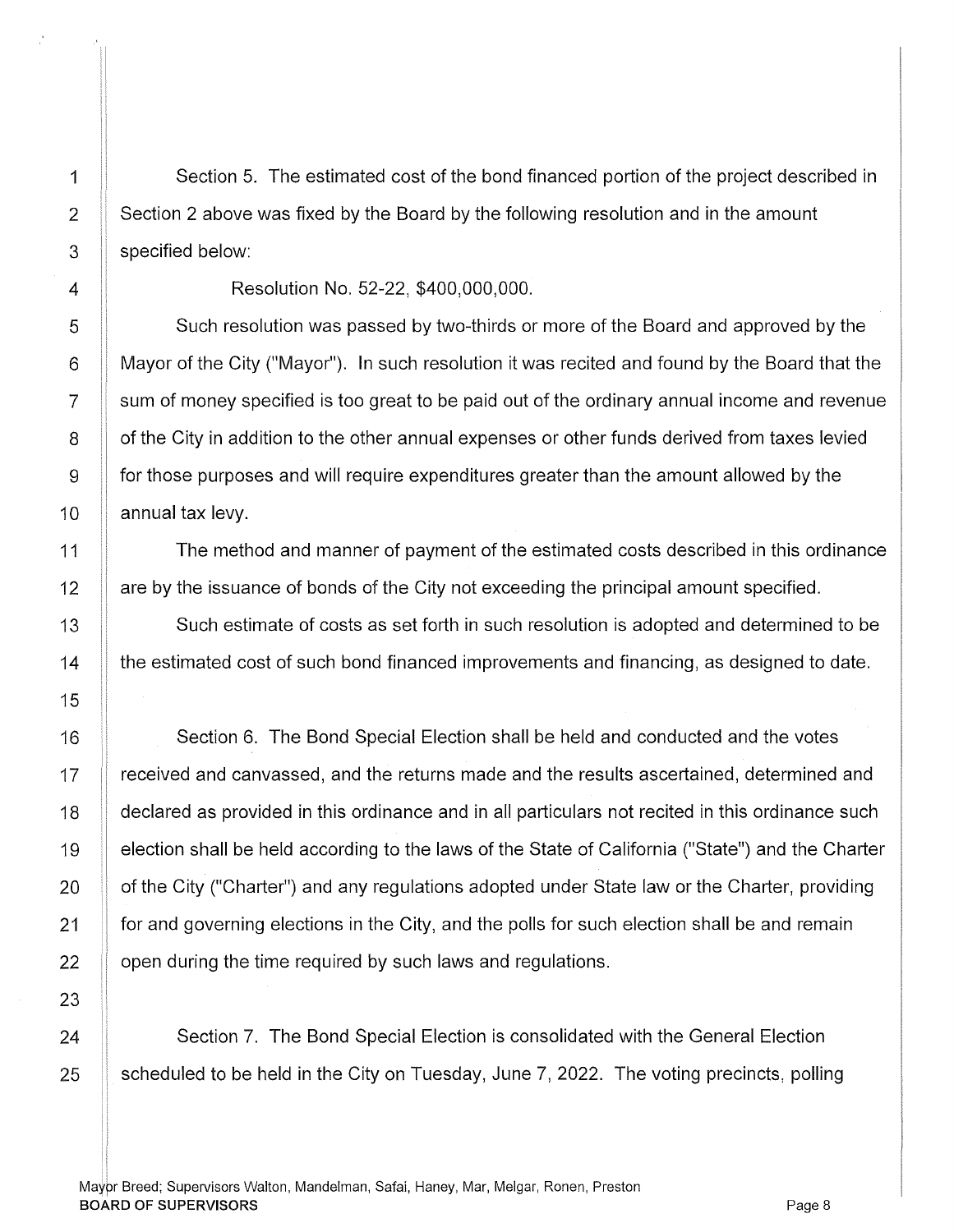1 | places and officers of election for the June 7, 2022 General Election are hereby adopted, 2 **established, designated and named, respectively, as the voting precincts, polling places and** 3 **S** officers of election for the Bond Special Election called, and reference is made to the notice of  $4$   $\parallel$  election setting forth the voting precincts, polling places and officers of election for the June 7, 5 | 2022 General Election by the Director of Elections to be published in the official newspaper of 6 the City on the date required under the laws of the State of California.

7 | Section 8. The ballots to be used at the Bond Special Election shall be the ballots to 8 be used at the June 7, 2022 General Election. The word limit for ballot propositions imposed 9 by San Francisco Municipal Elections Code Section 510 is waived. On the ballots to be used 10 | at the Bond Special Election, in addition to any other matter required by law to be printed 11 thereon, shall appear the following as a separate proposition:

12 **WEDEPT STATES IN ALCOCATE SAFETY BOND.** To increase Muni's reliability, 13 Safety and frequency, reduce delays, improve disabled access and equity, increase subway 14 **1** capacity and improve pedestrian, bicycle, and traffic safety by repairing, constructing and 15 improving deteriorating Muni bus yards, facilities, transportation infrastructure and equipment, 16 **1** and constructing and redesigning streets and sidewalks; and to pay related costs; shall the 17 | City and County of San Francisco issue \$400,000,000 in general obligation bonds, with a 18 duration of up to 30 years from the time of issuance, an estimated average tax rate of 19 | \$0.010/\$100 of assessed property value, and projected average annual revenues of 20  $\parallel$  approximately \$30,000,000, subject to citizen oversight and independent audits? The City's 21 | current debt management policy is to keep the property tax rate for City general obligation  $22$   $\parallel$  bonds at or below the 2006 rate by issuing new bonds as older ones are retired and/or the tax  $23$  | base grows, though this property tax rate may vary based on other factors."

24 **Each voter to vote in favor of the issuance of the foregoing bond proposition shall mark** 25 | the ballot in the location corresponding to a "YES" vote for the proposition, and to vote against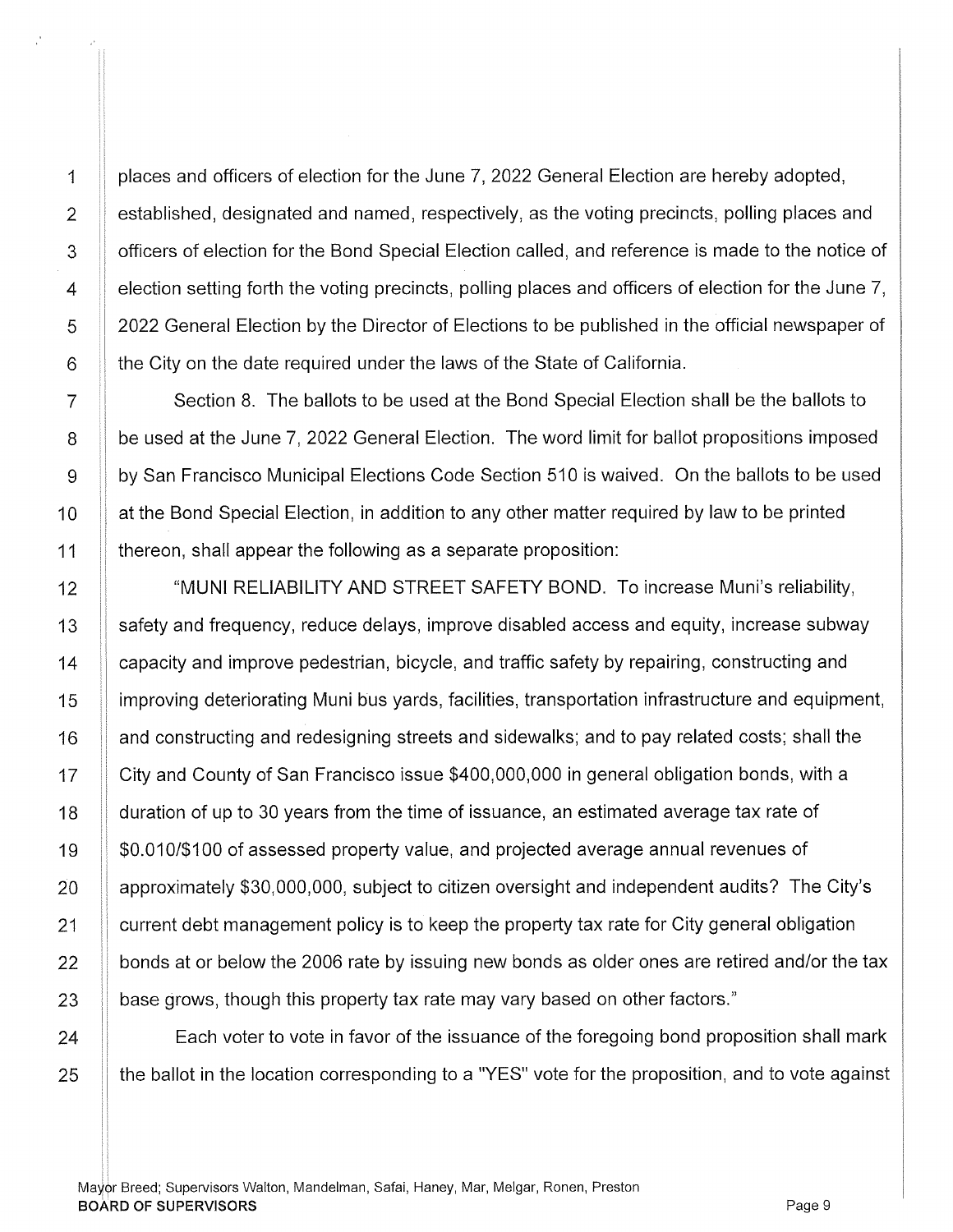the proposition shall mark the ballot in the location corresponding to a "NO" vote for the proposition.

4 Section 9. If at the Bond Special Election it shall appear that two-thirds of all the voters 5 voting on the proposition voted in favor of and authorized the incurring of bonded 6 indebtedness for the purposes set forth in such proposition, then such proposition shall have  $7$  | been accepted by the electors, and bonds authorized shall be issued upon the order of the 8 **Board.** Such bonds shall bear interest at a rate not exceeding applicable legal limits.

9 The votes cast for and against the proposition shall be counted separately and when 10 The two-thirds of the qualified electors, voting on the proposition, vote in favor, the proposition 11 | shall be deemed adopted.

13 Section 10. For the purpose of paying the principal and interest on the bonds, the 14 Board shall, at the time of fixing the general tax levy and in the manner for such general tax 15 **levy provided, levy and collect annually** each year until such bonds are paid, or until there is a  $16$   $\parallel$  sum in the Treasury of said City, or other account held on behalf of the Treasurer of said City, 17 | set apart for that purpose to meet all sums coming due for the principal and interest on the 18 **bonds, a tax sufficient to pay the annual interest on such bonds as the same becomes due** 19 and also such part of the principal thereof as shall become due before the proceeds of a tax 20 **lexted at the time for making the next general tax levy can be made available for the payment** 21 **b** of such principal.

 $23$   $\parallel$  Section 11. This ordinance shall be published in accordance with any State law 24 **Figure 24** requirements, and such publication shall constitute notice of the Bond Special Election and no 25 **other notice of the Bond Special Election hereby called need be given.**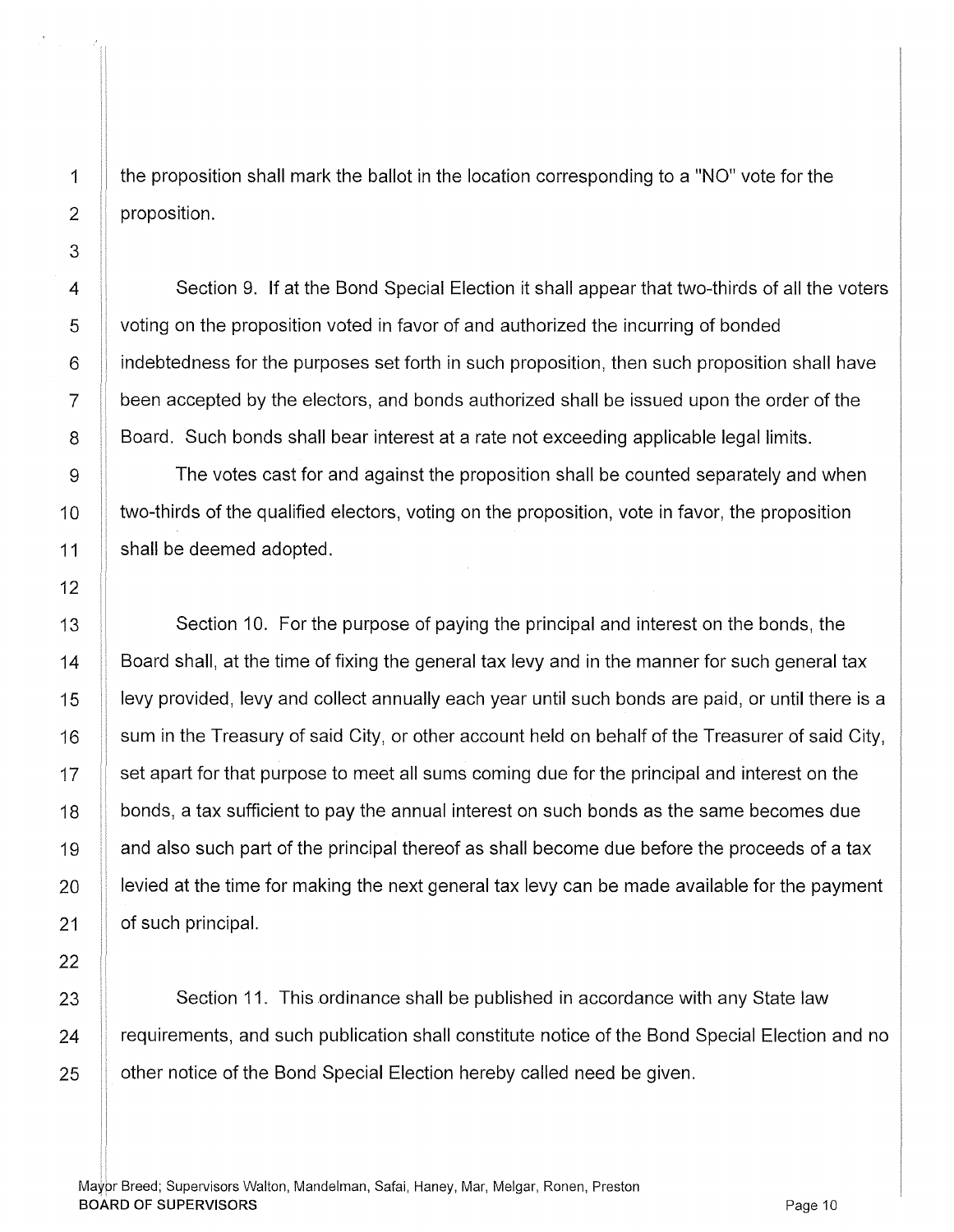! j

1 Section 12. The Board, having reviewed the proposed legislation, makes the following 2 **Findings in compliance with the California Environmental Quality Act ("CEQA"), California** 3 Public Resources Code Sections 21000 et seq., the CEQA Guidelines, 15 Cal. Code Regs., 4 Title 14, Sections 15000 et seq., ("CEQA Guidelines"), and San Francisco Administrative 5 **Code Chapter 31 ("Chapter 31"):** 

6 As set forth by the Planning Department, in a determination dated October 21, 2021, a 7 Copy of which is on file with the Clerk of the Board in File No. 211290 and incorporated in this 8 **S** ordinance by reference, the Board finds that the bond proposal is not subject to CEQA. As 9 the establishment of a government financing mechanism that does not involve any 10 | commitment to specific projects to be constructed with bond funds, it is not a project as 11 **defined by CEQA and the CEQA Guidelines.** The use of bond proceeds to finance any 12 Specific project or portion of any specific project will be subject to approval of the applicable 13 decision-making body at that time, upon completion of planning and any further required 14 **environmental review under CEQA.** 

16 **Section 13. The Board finds and declares that the proposed Bond is (i) in conformity** 17 | with the priority policies of Section 101.1(b) of the San Francisco Planning Code, (ii) in 18 **Laccordance with Section 4.105 of the San Francisco Charter and Section 2A.53(f) of the** 19 | San Francisco Administrative Code, and (iii) consistent with the City's General Plan, and 20 **A** adopts the findings of the Planning Department, as set forth in the General Plan Referral 21 All Report dated November 18, 2021, a copy of which is on file with the Clerk of the Board in File  $22$  | No. 211290 and incorporates such findings by reference.

24 Section 14. Under Section 53410 of the California Government Code, the bonds shall  $25$   $\parallel$  be for the specific purpose authorized in this ordinance and the proceeds of such bonds will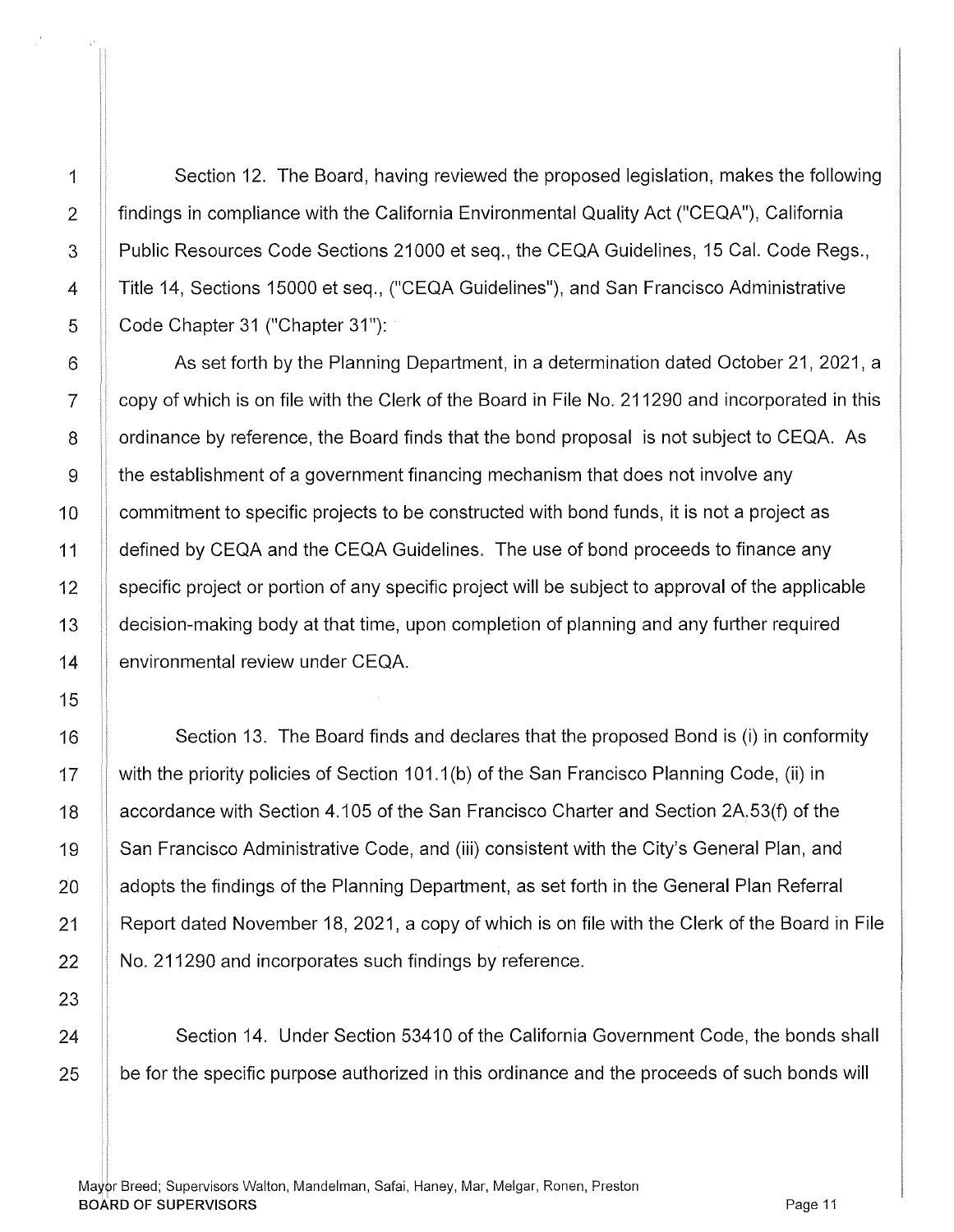1 be applied only for such specific purpose. The City will comply with the requirements of 2  $\parallel$  Sections 53410(c) and 53410(d) of the California Government Code.

4 Section 15. The Bonds are subject to, and incorporate by reference, the applicable 5 **perovisions of San Francisco Administrative Code Sections 5.30 - 5.36 ("Citizens' General** 6 Obligation Bond Oversight Committee"). Under Section 5.31 of the Citizens' General 7 Obligation Bond Oversight Committee, to the extent permitted by law, one-tenth of one 8 percent (0.1%) of the gross proceeds of the Bonds shall be deposited in a fund established by 9 the Controller's Office and appropriated by the Board of Supervisors at the direction of the 10 | Citizens' General Obligation Bond Oversight Committee to cover the costs of such committee.

Section 16. The time requirements specified in Section 2.34 of the San Francisco Administrative Code are waived.

15 **Section 17.** The City hereby declares its official intent to reimburse prior expenditures 16 | of the City incurred or expected to be incurred prior to the issuance and sale of any series of 17 | bonds in connection with the Project (collectively, the "Future Bonds"). The Board hereby 18 | declares the City's intent to reimburse the City with the proceeds of the Future Bonds for the 19 | expenditures with respect to the Project ("Expenditures" and each, an "Expenditure") made on 20  $\parallel$  and after that date that is no more than 60 days prior to adoption of this Resolution. The City 21 **1** reasonably expects on the date hereof that it will reimburse the Expenditures with the  $22$  | proceeds of the Future Bonds.

23 **Each Expenditure was and will be either (a) of a type properly chargeable to a capital** 24 **account under general federal income tax principles (determined in each case as of the date** 25  $\parallel$  of the Expenditure), (b) a cost of issuance with respect to the Future Bonds, (c) a nonrecurring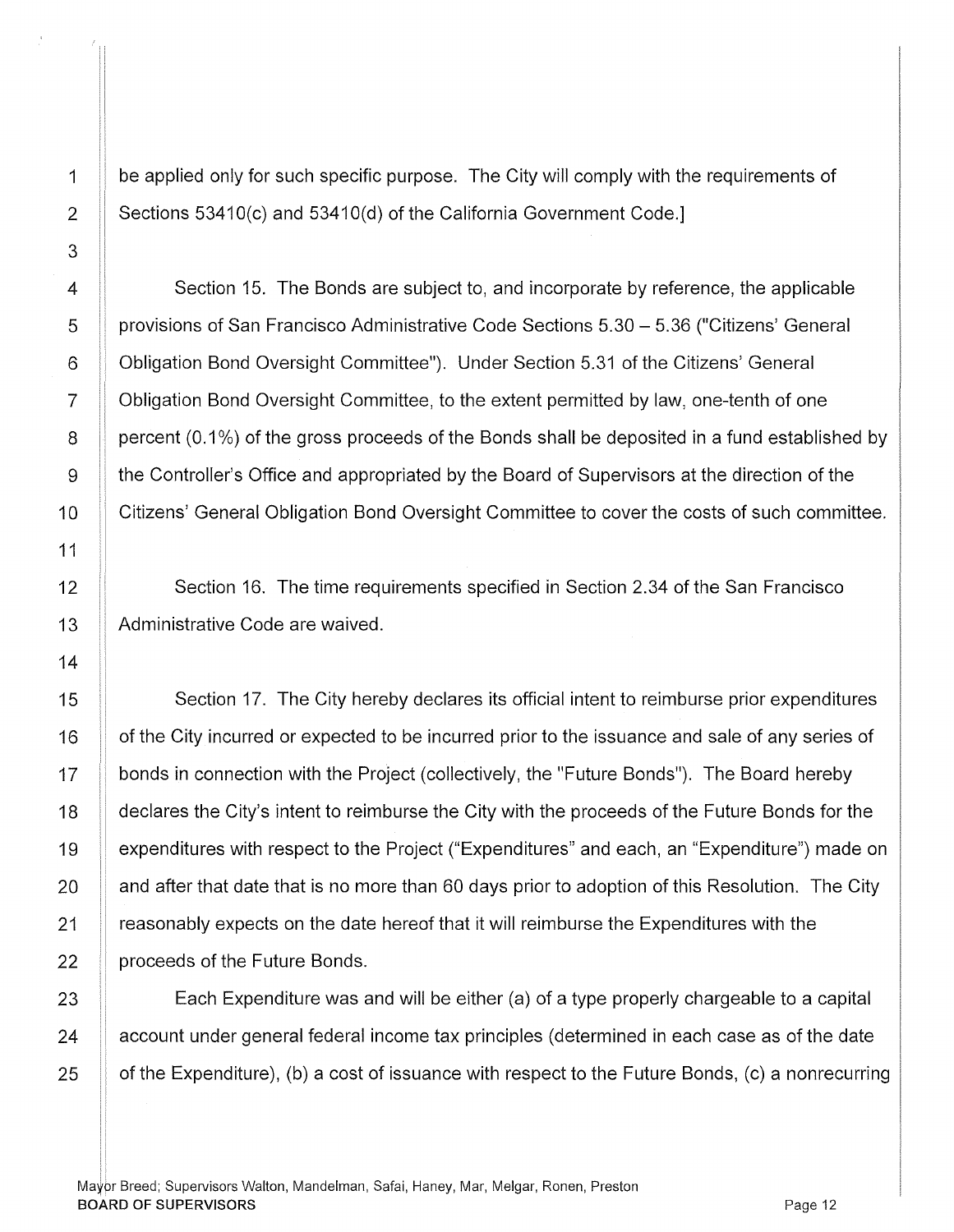1 item that is not customarily payable from current revenues, or (d) a grant to a party that is not 2  $\parallel$  related to or an agent of the City so long as such grant does not impose any obligation or 3 **condition (directly or indirectly) to repay any amount to or for the benefit of the City.** The 4 **1** maximum aggregate principal amount of the Future Bonds expected to be issued for the 5 Project is \$400,000,000. The City shall make a reimbursement allocation, which is a written  $6$  | allocation by the City that evidences the City's use of proceeds of the applicable series of 7 Future Bonds to reimburse an Expenditure, no later than 18 months after the later of the date 8 | on which the Expenditure is paid or the Project is placed in service or abandoned, but in no 9 event more than three years after the date on which the Expenditure is paid. The City 10 **Figure 1** or cognizes that exceptions are available for certain "preliminary expenditures," costs of 11 issuance, certain de minimis amounts, expenditures by "small issuers" (based on the year of 12 | issuance and not the year of expenditure) and expenditures for construction projects of at 13  $\parallel$  least 5 years.

Section 18. The appropriate officers, employees, representatives and agents of the City are hereby authorized and directed to do everything necessary or desirable to accomplish the calling and holding of the Bond Special Election, and to otherwise carry out the provisions of this ordinance.

APPROVED AS TO FORM: DAVID CHIU, City Attorney

By: MARK D. BLAKE MARK D. BLAKE Deputy City Attorney

n:\legana\as2022\2200269\01581344.docx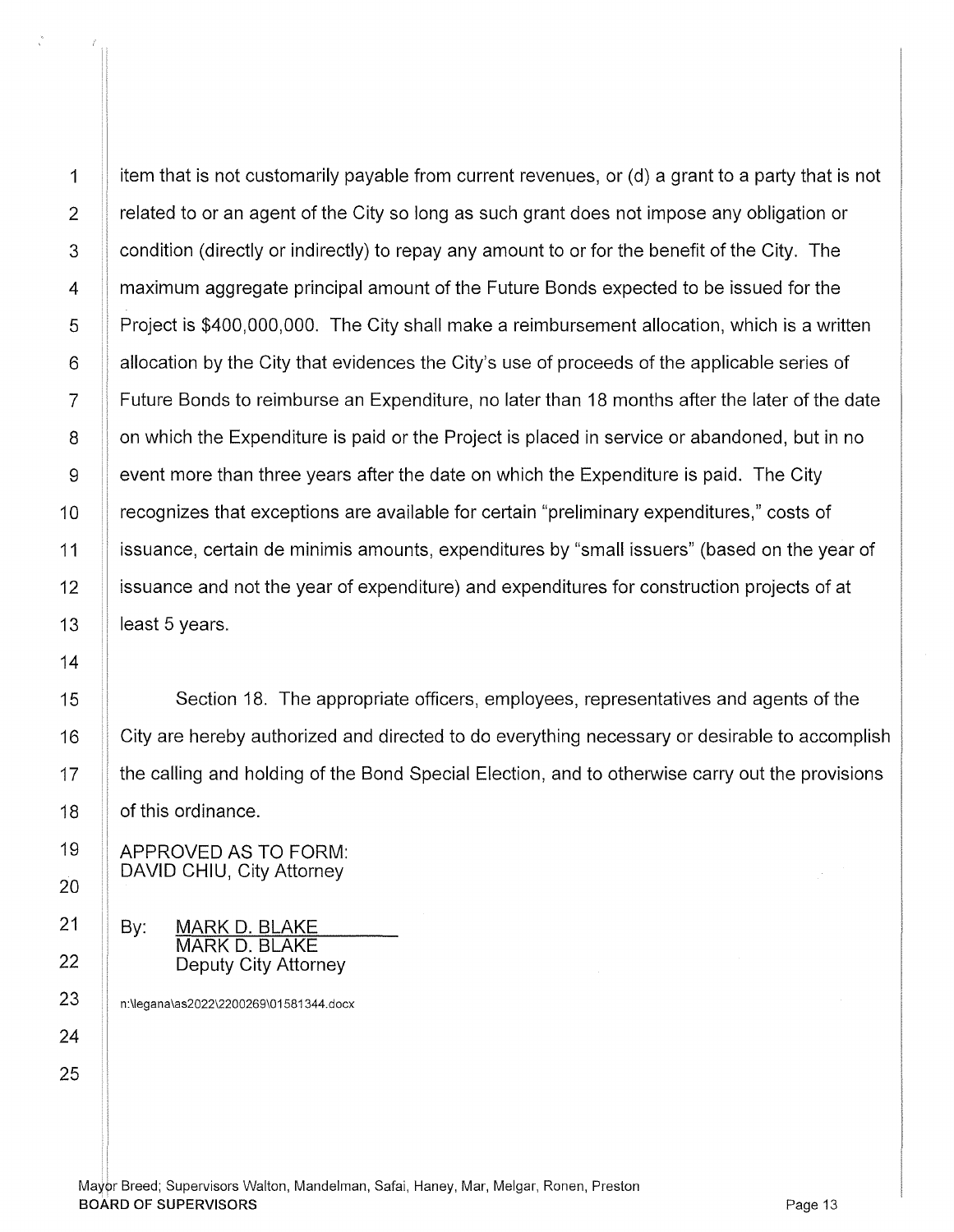

City and County of San Francisco Tails **Ordinance** 

City Hall I Dr. Carlton B. Goodlett Place San Francisco, CA 94102-4689

**File Number:** 211290 **Date** Passed: March 01, 2022

Ordinance calling and providing for a special election to be held in the City and County of San Francisco on Tuesday, June 7, 2022, for the purpose of submitting to San Francisco voters a proposition to incur the following bonded indebtedness of the City and County: \$400,000,000 to finance the costs of construction, acquisition, and improvement of certain transportation, street safety and transit related capital improvements, and related costs necessary or convenient for the foregoing purposes; authorizing landlords to pass-through 50% of the resulting property tax increase to residential tenants under Administrative Code, Chapter 37; applying provisions of Administrative Code, Section 6.27, requiring certain funded projects to be subject to a Project Labor Agreement; providing for the levy and collection of taxes to pay both principal and interest on such bonds; incorporating the provisions of Administrative Code, Sections 5.30 through 5.36, setting certain procedures and requirements for the election; finding that the proposed bond is not a project under the California Environmental Quality Act (CEQA); and finding that the proposed bond is in conformity with the eight priority policies of Planning Code, Section 101.1(b), and with the General Plan consistency requirements of Charter, Section 4.105, and Administrative Code, Section 2A.53.

January 26, 2022 Budget and Finance Committee -AMENDED, AN AMENDMENT OF THE WHOLE BEARING NEW TITLE

January 26, 2022 Budget and Finance Committee - CONTINUED AS AMENDED

February 02, 2022 Budget and Finance Committee - RECOMMENDED

February 08, 2022 Board of Supervisors - AMENDED, AN AMENDMENT OF THE WHOLE BEARING SAME TITLE

Ayes: 10 - Chan, Mandelman, Mar, Melgar, Peskin, Preston, Ronen, Safai, Stefani and Walton Excused: 1 - Haney

February 08, 2022 Board of Supervisors - CONTINUED ON FIRST READING AS AMENDED

> Ayes: 10 - Chan, Mandelman, Mar, Melgar, Peskin, Preston, Ronen, Safai, Stefani and Walton Excused: 1 - Haney

February 15, 2022 Board of Supervisors - PASSED ON FIRST READING

Ayes: 11 - Chan, Haney, Mandelman, Mar, Melgar, Peskin, Preston, Ronen, Safai, Stefani and Walton

March 01, 2022 Board of Supervisors - FINALLY PASSED

Ayes: 11 - Chan, Haney, Mandelman, Mar, Melgar, Peskin, Preston, Ronen, Safai, Stefani and Walton